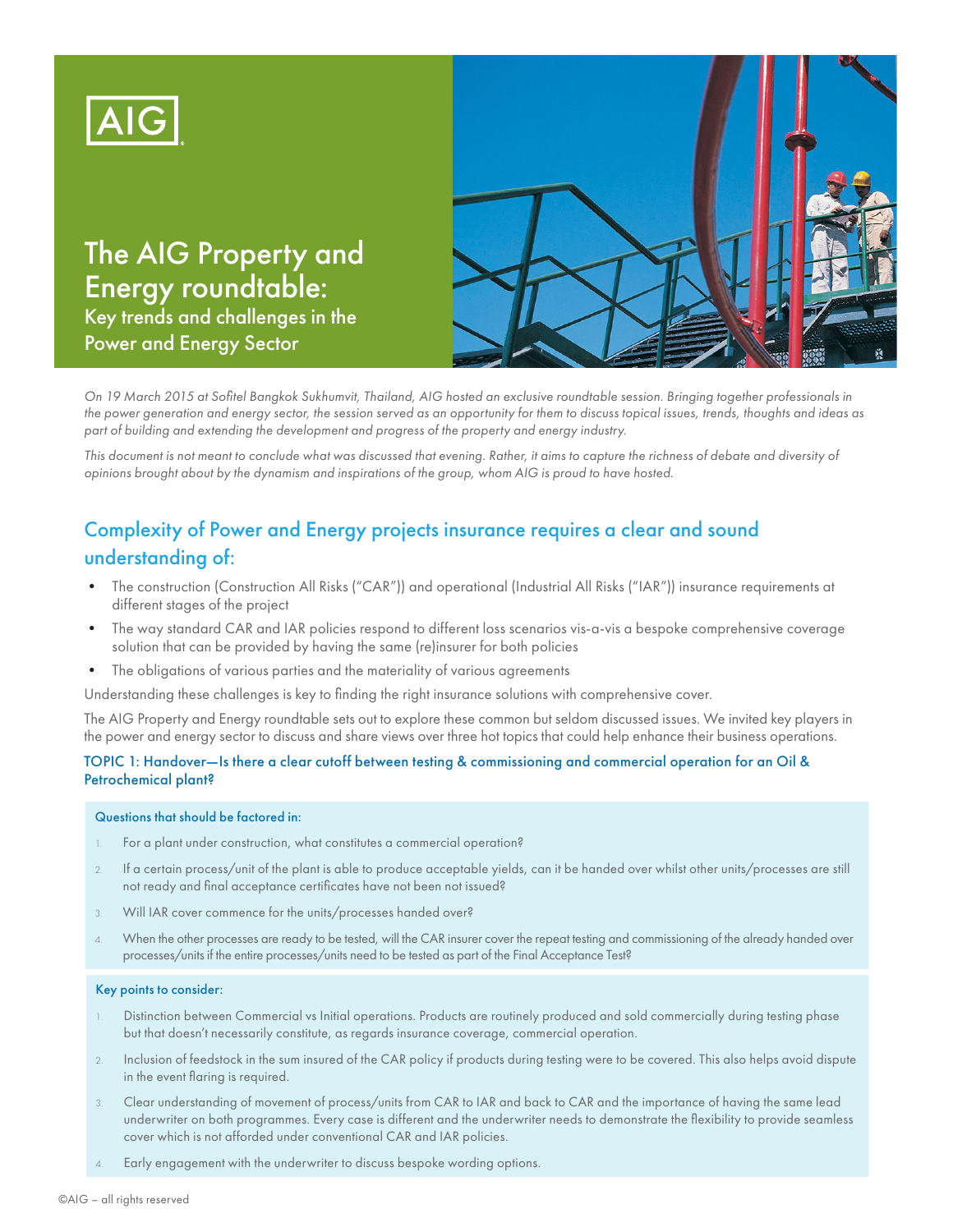

# Key trends and challenges in the Power and Energy Sector

## TOPIC 2: The DPEX (Part A) of a petrochemical plant is being shut down for debottlenecking to increase production capacity whilst the rest of the plant (Part B) continues to be in operation, how should the Delay in Start-up ("DSU") and Business Interruption ("BI") cover be arranged to ensure client has the best protection?

Which policy covers what loss?

(a) a contract works related peril occurs (e.g. crane at works collapses) causing Property Damage ("PD")/BI loss to existing plant (i.e. Part B). There is no damage to the works (Part A) but these cannot be completed as scheduled resulting in a DSU claim.

(b) a non-contract works related peril (e.g. localised flood) occurs causing damage to the existing plant. There is no damage to the works but these cannot be completed as scheduled resulting in a DSU loss.

#### Key take-away points to consider:

- 1. The need for the CAR policy to provide BI cover from damage to existing plant (Part B) arising from contract works related peril.
- 2. What if that subsequently resulted in a DSU claim? Even though there is no damage to Part A but the damage to Part B resulted in project delay, is the CAR policy able to provide DSU cover?
- 3. Early communication with underwriters and the need for bespoke cover were raised again.
- 4. Importance of insuring with specialist Energy & Engineering (re)insurer on both policies to avoid dispute.

TOPIC 3: Rights of subrogation and waivers, particularly in respect of original equipment manufacturers under long term service contracts. Does this lead to bigger premiums if the long-term service agreement ("LTSA") limits the original equipment manufacturer's ("OEM") liability for collateral damage and/or waive the insurer's right to claim for any other property damage against the OEM, other than claims under the warranty and collateral damage provisions of the LTSA?

Issues to consider:

1. Is there a general obligation on the insured to disclose an LTSA to the insurer?

General consensus was that there was a duty to disclose. The insurer should be advised if LTSA imposes certain limitations on the Insured and certainly any restrictions or limitations on subrogated actions or hold harmless agreements.

2. Is the insurer bound by the exclusion and/or limitation of liability provisions in the LTSA?

Yes, insurers are bound by these terms. This is why such LTSAs should be disclosed at inception so that all parties are aware of the terms and conditions imposed by these agreements.

3. How would these issues affect the determination of the premium by the insurer?

Favourable LTSAs that minimises potential exposure may well be taken into account by insurers as they rate the risk for appropriate premium. Equally, insurers would want advance warning of draconian LTSAs exposing insurers to onerous or unusual risk as they rate the risk and determine coverage terms.

#### Key take-away points

- 1. Indemnity regime of LTSA is material to the risk and ought to be disclosed.
- 2. Beneficial arrangement outside industry norm may help in premium negotiation.
- 3. Underwriter experienced in the 'space' who understands usual LTSA indemnity regimes will assist in obtaining the appropriate rating of the risk and terms and conditions of cover.

There is no silver bullet but there are solutions and ways to help businesses deal with these evolving challenges. AIG Property and Energy team of experienced professionals will ensure that innovative solutions will be delivered to enhance your business efficiency.